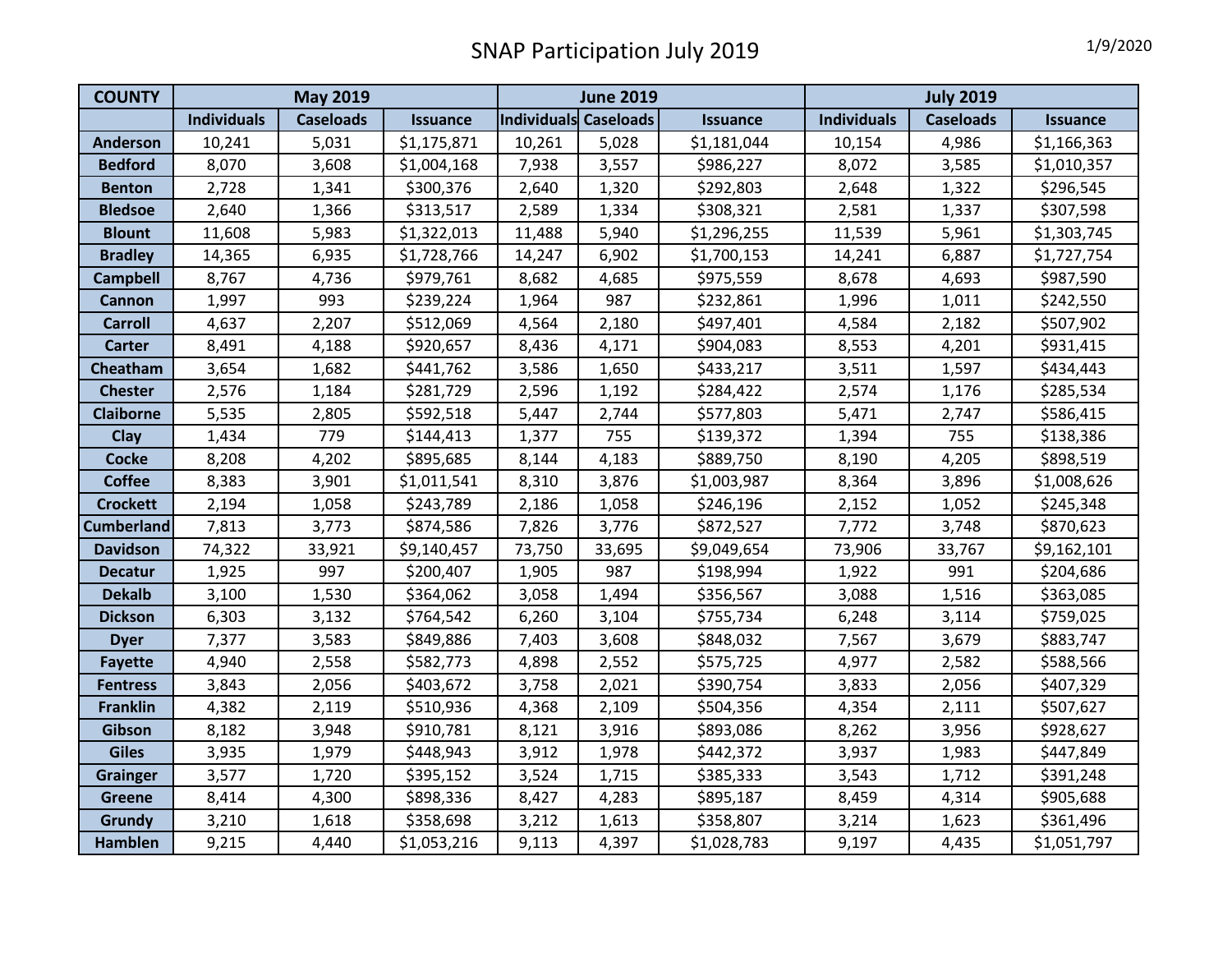|                   | <b>May 2019</b>    |                  |                 | <b>June 2019</b>      |        |                 | <b>July 2019</b>   |                  |                 |
|-------------------|--------------------|------------------|-----------------|-----------------------|--------|-----------------|--------------------|------------------|-----------------|
| <b>COUNTY</b>     | <b>Individuals</b> | <b>Caseloads</b> | <b>Issuance</b> | Individuals Caseloads |        | <b>Issuance</b> | <b>Individuals</b> | <b>Caseloads</b> | <b>Issuance</b> |
| <b>Hamilton</b>   | 43,423             | 21,603           | \$5,385,091     | 43,276                | 21,522 | \$5,340,968     | 43,454             | 21,600           | \$5,404,753     |
| <b>Hancock</b>    | 2,312              | 1,233            | \$255,722       | 2,312                 | 1,235  | \$254,154       | 2,308              | 1,232            | \$257,244       |
| Hardeman          | 4,376              | 2,234            | \$495,749       | 4,317                 | 2,207  | \$487,702       | 4,399              | 2,265            | \$503,871       |
| <b>Hardin</b>     | 4,675              | 2,444            | \$518,573       | 4,717                 | 2,446  | \$520,512       | 4,723              | 2,441            | \$520,231       |
| <b>Hawkins</b>    | 9,113              | 4,443            | \$1,002,248     | 9,056                 | 4,403  | \$995,636       | 9,102              | 4,417            | \$1,007,638     |
| Haywood           | 3,986              | 2,083            | \$445,296       | 3,943                 | 2,061  | \$433,334       | 4,000              | 2,082            | \$448,039       |
| Henderson         | 4,937              | 2,463            | \$538,673       | 4,814                 | 2,390  | \$521,444       | 4,831              | 2,376            | \$522,241       |
| <b>Henry</b>      | 5,466              | 2,687            | \$625,515       | 5,306                 | 2,628  | \$606,165       | 5,326              | 2,622            | \$608,385       |
| <b>Hickman</b>    | 3,674              | 1,738            | \$422,088       | 3,598                 | 1,719  | \$407,649       | 3,638              | 1,726            | \$414,632       |
| <b>Houston</b>    | 1,304              | 609              | \$142,115       | 1,290                 | 600    | \$141,419       | 1,309              | 600              | \$146,874       |
| <b>Humphreys</b>  | 2,377              | 1,130            | \$273,209       | 2,329                 | 1,118  | \$264,951       | 2,393              | 1,142            | \$281,133       |
| <b>Jackson</b>    | 2,046              | 1,072            | \$227,381       | 2,022                 | 1,063  | \$224,008       | 2,013              | 1,058            | \$226,424       |
| <b>Jefferson</b>  | 6,619              | 3,236            | \$732,704       | 6,539                 | 3,186  | \$724,517       | 6,458              | 3,149            | \$713,968       |
| Johnson           | 3,147              | 1,713            | \$334,218       | 3,080                 | 1,686  | \$326,651       | 3,082              | 1,676            | \$329,649       |
| <b>Knox</b>       | 46,701             | 23,461           | \$5,492,270     | 46,202                | 23,307 | \$5,409,711     | 46,402             | 23,370           | \$5,502,187     |
| Lake              | 1,834              | 1,007            | \$214,814       | 1,845                 | 1,015  | \$215,324       | 1,856              | 1,023            | \$219,586       |
| Lauderdale        | 5,857              | 2,984            | \$693,748       | 5,819                 | 2,974  | \$690,450       | 5,902              | 2,982            | \$709,085       |
| <b>Lawrence</b>   | 5,939              | 2,846            | \$649,962       | 5,906                 | 2,832  | \$642,090       | 5,999              | 2,852            | \$661,670       |
| <b>Lewis</b>      | 1,855              | 949              | \$201,795       | 1,800                 | 930    | \$196,132       | 1,855              | 931              | \$202,401       |
| Lincoln           | 4,767              | 2,210            | \$542,237       | 4,774                 | 2,210  | \$542,086       | 4,902              | 2,265            | \$560,061       |
| Loudon            | 4,357              | 2,110            | \$491,709       | 4,267                 | 2,068  | \$476,688       | 4,329              | 2,087            | \$490,392       |
| <b>Macon</b>      | 4,482              | 2,116            | \$531,019       | 4,422                 | 2,080  | \$519,395       | 4,543              | 2,121            | \$542,798       |
| <b>Madison</b>    | 15,677             | 7,602            | \$1,846,811     | 15,693                | 7,584  | \$1,836,830     | 15,784             | 7,594            | \$1,857,419     |
| <b>Marion</b>     | 4,792              | 2,355            | \$574,121       | 4,687                 | 2,288  | \$557,048       | 4,745              | 2,311            | \$565,146       |
| <b>Marshall</b>   | 3,689              | 1,703            | \$421,769       | 3,721                 | 1,710  | \$420,360       | 3,718              | 1,695            | \$422,529       |
| <b>Maury</b>      | 9,394              | 4,457            | \$1,118,345     | 9,296                 | 4,402  | \$1,096,852     | 9,410              | 4,440            | \$1,117,426     |
| <b>Meigs</b>      | 2,115              | 1,052            | \$245,870       | 2,096                 | 1,054  | \$248,968       | 2,074              | 1,046            | \$245,528       |
| <b>Monroe</b>     | 6,837              | 3,340            | \$762,214       | 6,739                 | 3,284  | \$745,391       | 6,696              | 3,306            | \$751,347       |
| <b>Montgomery</b> | 22,146             | 9,700            | \$2,678,775     | 22,272                | 9,736  | \$2,684,405     | 22,336             | 9,790            | \$2,733,356     |
| <b>Moore</b>      | 493                | 220              | \$54,592        | 492                   | 224    | \$54,122        | 496                | 230              | \$55,466        |
| <b>Morgan</b>     | 3,260              | 1,637            | \$353,731       | 3,246                 | 1,628  | \$354,863       | 3,224              | 1,618            | \$356,410       |
| <b>McMinn</b>     | 7,971              | 3,805            | \$935,061       | 7,946                 | 3,797  | \$929,954       | 7,875              | 3,774            | \$921,072       |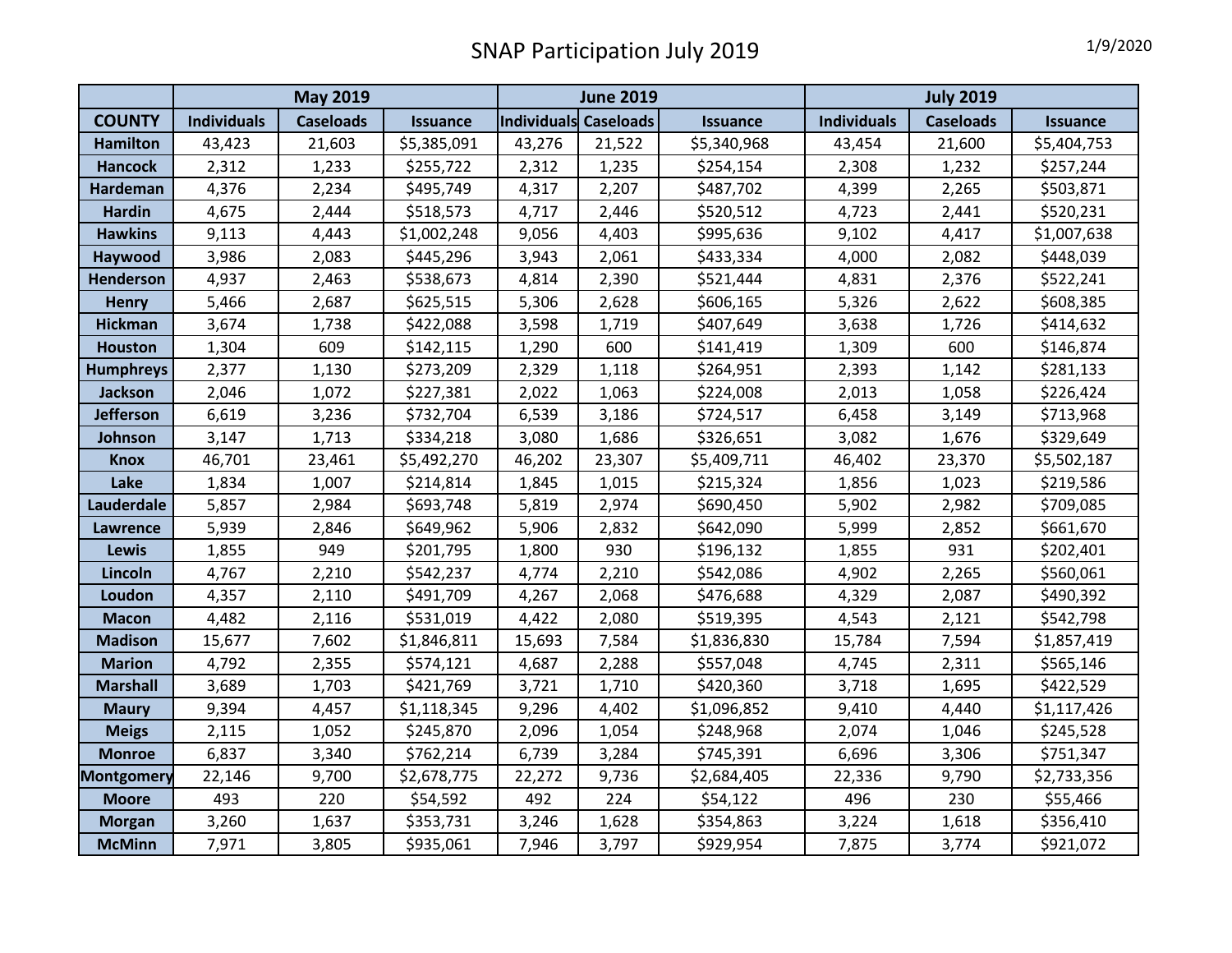| <b>COUNTY</b>     | <b>May 2019</b>    |                  |                 | <b>June 2019</b>      |         |              | <b>July 2019</b>   |                  |                 |
|-------------------|--------------------|------------------|-----------------|-----------------------|---------|--------------|--------------------|------------------|-----------------|
|                   | <b>Individuals</b> | <b>Caseloads</b> | <b>Issuance</b> | Individuals Caseloads |         | Issuance     | <b>Individuals</b> | <b>Caseloads</b> | <b>Issuance</b> |
| <b>McNairy</b>    | 4,549              | 2,463            | \$497,858       | 4,453                 | 2,417   | \$485,608    | 4,515              | 2,435            | \$497,224       |
| <b>Obion</b>      | 5,115              | 2,536            | \$584,122       | 5,071                 | 2,508   | \$575,189    | 5,126              | 2,534            | \$585,431       |
| <b>Overton</b>    | 3,083              | 1,606            | \$323,639       | 3,064                 | 1,593   | \$324,808    | 3,052              | 1,575            | \$324,375       |
| <b>Perry</b>      | 1,286              | 630              | \$145,413       | 1,299                 | 620     | \$144,186    | 1,326              | 631              | \$147,323       |
| <b>Pickett</b>    | 788                | 420              | \$81,471        | 797                   | 419     | \$81,807     | 752                | 405              | \$76,687        |
| <b>Polk</b>       | 2,410              | 1,179            | \$267,509       | 2,418                 | 1,180   | \$265,888    | 2,392              | 1,170            | \$261,265       |
| Putnam            | 9,881              | 4,878            | \$1,154,656     | 9,709                 | 4,829   | \$1,131,384  | 9,776              | 4,852            | \$1,149,604     |
| Rhea              | 5,989              | 2,873            | \$701,874       | 5,956                 | 2,866   | \$695,258    | 5,906              | 2,860            | \$694,825       |
| Roane             | 6,976              | 3,417            | \$796,721       | 6,955                 | 3,396   | \$785,309    | 7,017              | 3,424            | \$807,575       |
| Robertson         | 7,363              | 3,422            | \$901,926       | 7,347                 | 3,421   | \$902,636    | 7,317              | 3,383            | \$902,302       |
| <b>Rutherford</b> | 24,852             | 10,761           | \$3,061,896     | 24,617                | 10,662  | \$3,015,172  | 24,825             | 10,786           | \$3,084,963     |
| <b>Scott</b>      | 5,830              | 3,023            | \$642,552       | 5,883                 | 3,049   | \$651,291    | 5,921              | 3,053            | \$657,802       |
| Sequatchie        | 2,835              | 1,385            | \$333,267       | 2,803                 | 1,363   | \$328,746    | 2,834              | 1,378            | \$335,910       |
| <b>Sevier</b>     | 9,504              | 4,438            | \$1,030,574     | 9,158                 | 4,322   | \$990,281    | 9,004              | 4,238            | \$978,983       |
| <b>Shelby</b>     | 191,927            | 87,971           | \$24,664,644    | 191,622               | 87,807  | \$24,763,077 | 192,922            | 88,397           | \$25,085,033    |
| Smith             | 2,533              | 1,195            | \$297,947       | 2,481                 | 1,186   | \$290,167    | 2,453              | 1,182            | \$291,630       |
| <b>Stewart</b>    | 1,724              | 773              | \$189,032       | 1,617                 | 743     | \$173,931    | 1,681              | 766              | \$182,854       |
| <b>Sullivan</b>   | 21,310             | 10,542           | \$2,389,957     | 21,044                | 10,437  | \$2,353,147  | 21,230             | 10,496           | \$2,403,329     |
| <b>Sumner</b>     | 14,372             | 6,497            | \$1,754,868     | 14,199                | 6,423   | \$1,715,665  | 14,396             | 6,487            | \$1,762,547     |
| <b>Tipton</b>     | 8,673              | 4,086            | \$1,037,555     | 8,625                 | 4,064   | \$1,029,047  | 8,730              | 4,094            | \$1,050,958     |
| <b>Trousdale</b>  | 1,239              | 627              | \$152,152       | 1,229                 | 623     | \$148,071    | 1,234              | 612              | \$149,389       |
| <b>Unicoi</b>     | 2,736              | 1,410            | \$293,248       | 2,693                 | 1,395   | \$283,427    | 2,666              | 1,388            | \$285,463       |
| <b>Union</b>      | 3,767              | 1,743            | \$411,907       | 3,736                 | 1,733   | \$413,701    | 3,743              | 1,731            | \$419,268       |
| <b>Van Buren</b>  | 838                | 418              | \$88,467        | 890                   | 428     | \$95,465     | 883                | 429              | \$95,819        |
| <b>Warren</b>     | 7,041              | 3,399            | \$820,304       | 7,041                 | 3,389   | \$817,053    | 6,997              | 3,370            | \$819,333       |
| <b>Washington</b> | 14,602             | 7,557            | \$1,680,721     | 14,474                | 7,517   | \$1,660,684  | 14,380             | 7,481            | \$1,664,266     |
| Wayne             | 2,050              | 1,052            | \$212,115       | 2,058                 | 1,054   | \$213,730    | 2,050              | 1,050            | \$215,298       |
| <b>Weakley</b>    | 4,756              | 2,392            | \$530,804       | 4,690                 | 2,376   | \$521,290    | 4,781              | 2,427            | \$538,532       |
| White             | 4,203              | 2,005            | \$464,181       | 4,178                 | 2,008   | \$460,953    | 4,254              | 2,034            | \$476,348       |
| Williamson        | 4,035              | 1,879            | \$476,505       | 3,973                 | 1,855   | \$468,312    | 3,984              | 1,849            | \$470,663       |
| <b>Wilson</b>     | 9,263              | 4,394            | \$1,152,041     | 9,006                 | 4,307   | \$1,103,112  | 9,141              | 4,346            | \$1,135,742     |
| <b>Total</b>      | 891,217            | 426,886          | 106,211,657     | 884,898               | 424,187 | 105,263,539  | 889,451            | 425,864          | 106,762,286     |